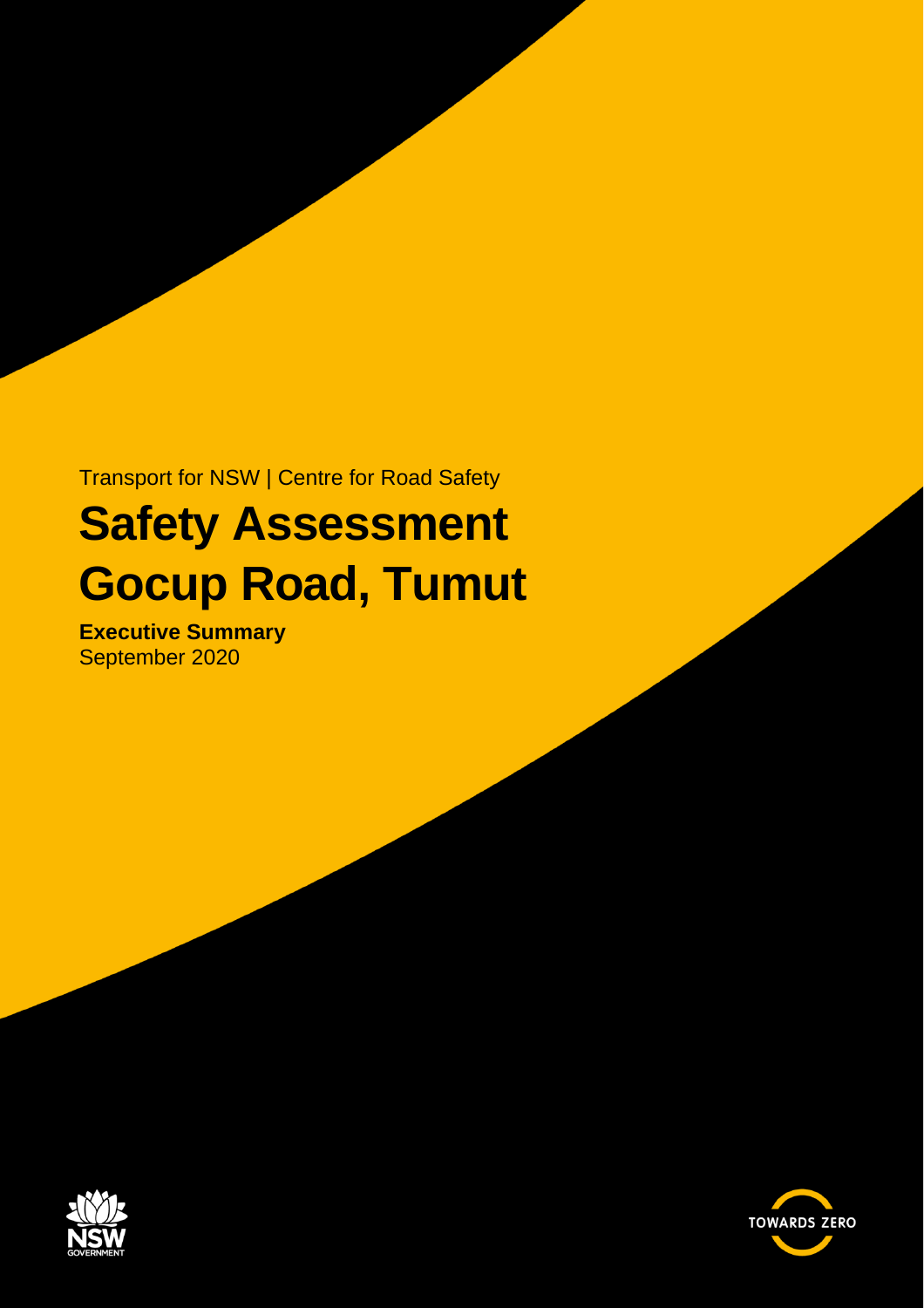## **Executive Summary Safety Assessment Gocup Road, Tumut**

A fatal crash occurred on 16 May 2020 at the intersection of Gocup Road and Snowy Mountains Highway. The driver of a vehicle travelling south on Gocup Road failed to give way entering the intersection, colliding with a semi-trailer travelling west on the Snowy Mountains Highway. As a result, a 10-year-old girl and a pregnant 29-year-old female were killed. The community has called for the intersection to be upgraded due to safety concerns.

The intersection is located at the northern end of Tumut and is the junction point for the two most important roads in the area - Snowy Mountains Highway and Gocup Road. The intersection is currently uncontrolled, with vehicles travelling south from Gocup Road and north from Capper Street requiring to give way to traffic on the Snowy Mountains Highway.

The posted speed limit on the Snowy Mountains Highway through this intersection is 60 km/h, while the posted speed limit on Gocup Road is 100 km/h. The speed limit on Capper Street is 60 km/h, with a school zone located about 300 metres south of the intersection.

Using the Safer Roads Risk Assessment Platform and Safe Systems approach, the intersection has been identified as being in the top 2.1 per cent of intersections in NSW for risk.

Evaluating design elements such as lane and shoulder width, road curve and safety barriers, Snowy Mountains Highway from the east has been rated a three out of five-star road. Snowy Mountains Highway from the west and Gocup Road are four-star roads.

The objective of this NSW Centre for Road Safety report is to:

- Review the current safety risk at the Gocup Road, Capper Street and Snowy Mountains Highway intersection.
- Evaluate the interim infrastructure measures currently in place.
- Recommend a longer term safety solution for the intersection.

A review of the NSW Safer Roads Program interim improvements being carried out at the site determined safety could be further improved by banning movements and reducing the speed limit at the intersection.

This review also assessed other long-term infrastructure improvements including:

- **Traffic lights** to simplify road user decisions. Traffic lights would not minimise conflict points, impact speeds or impact angles. This option would address the existing crash history. Construction would take an estimated 18 to 30 months to complete from approval.
- **Roundabout** to reduce conflict points, simplify road user decisions and minimise impact speeds and impact angles. Installing a roundabout would address the site's crash history, with a nonmountable annulus considered most effective. Construction completion would be an estimated 18 to 30 months following project approval.
- **Close Capper Street** to reduce conflict points and simplify road user decisions. This would not minimise impact speeds or impact angles, nor address the crash history associated with turning movements from Gocup Road. Construction would take an estimated 12 months to complete from approval.
- **Raised intersection** to slow the approach speeds to the intersection. This would not simplify road user decisions or minimise conflict points or impact angles. This option would address some of the location's crash history by reducing severity of crashes due to the slower approach speeds to the intersection. Construction completion would be an estimated 12 to 24 months following project approval.
- **Close Gocup Road and move the intersection** to remove the safety risks at the existing intersection. This option would reduce the conflict point and remove road user decisions associated with Gocup Road, but would not minimise impact speeds or impact angles. Crash mitigation would have to be considered at the new intersection at Boundary Street, where an upgrade would be expected with a single lane roundabout based on traffic volumes. This options would require significant development work, including utilities and property boundaries assessments. Construction would be an estimated 36 to 60 months from approval.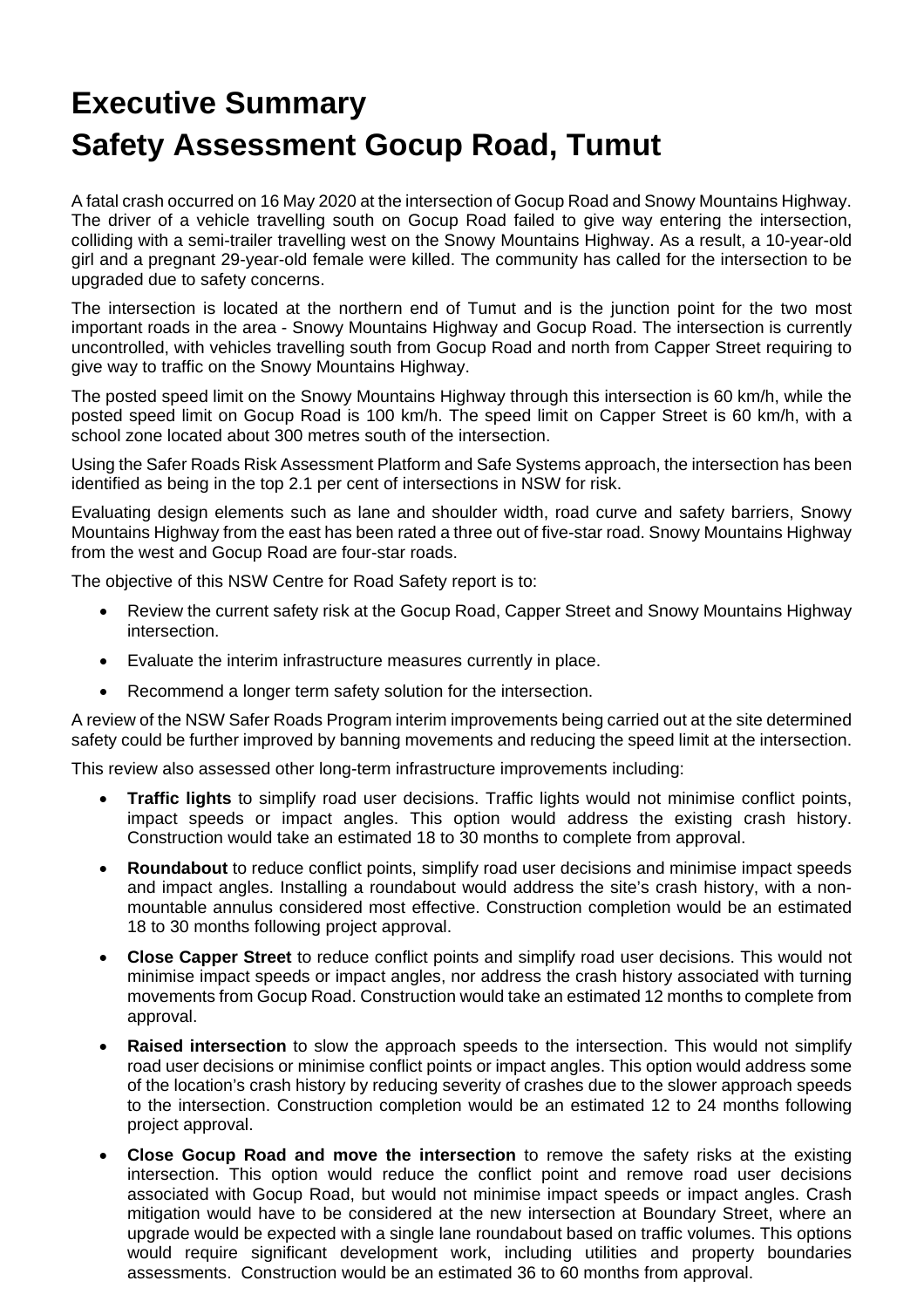• **Do nothing further** except ban movements and reduce the speed limit at the intersection. This option does not improve safety at the intersection and would require a safety performance review every 12 months if adopted.

## **Conclusion**

Based on the safety analysis and infrastructure options assessment, it is recommended a roundabout be investigated and constructed at the Gocup Road and Snowy Mountains Highway.

As an infrastructure solution, a roundabout has the highest safety performance of all the options considered.

Roundabouts help make intersections safer by reducing vehicle speeds, making it easier to choose a safe gap in traffic. Roundabouts minimise the impact angles of approach, leading to lower severity crashes, have fewer conflict points and direct motorists in one direction. Roundabouts reduce the risk of being severely injured by up to 85 per cent.

Roundabouts are also more suitable for heavy vehicle traffic compared to other options. For example, the stop/start required at traffic lights would impact the efficient flow of heavy vehicles through the intersection.

In addition, a roundabout could be designed so that it is clearly visible to the road user and acts as a gateway treatment to Tumut.

Due to site constraints, it would take between 18 and 30 months to construct a roundabout at the location once the project is approved.